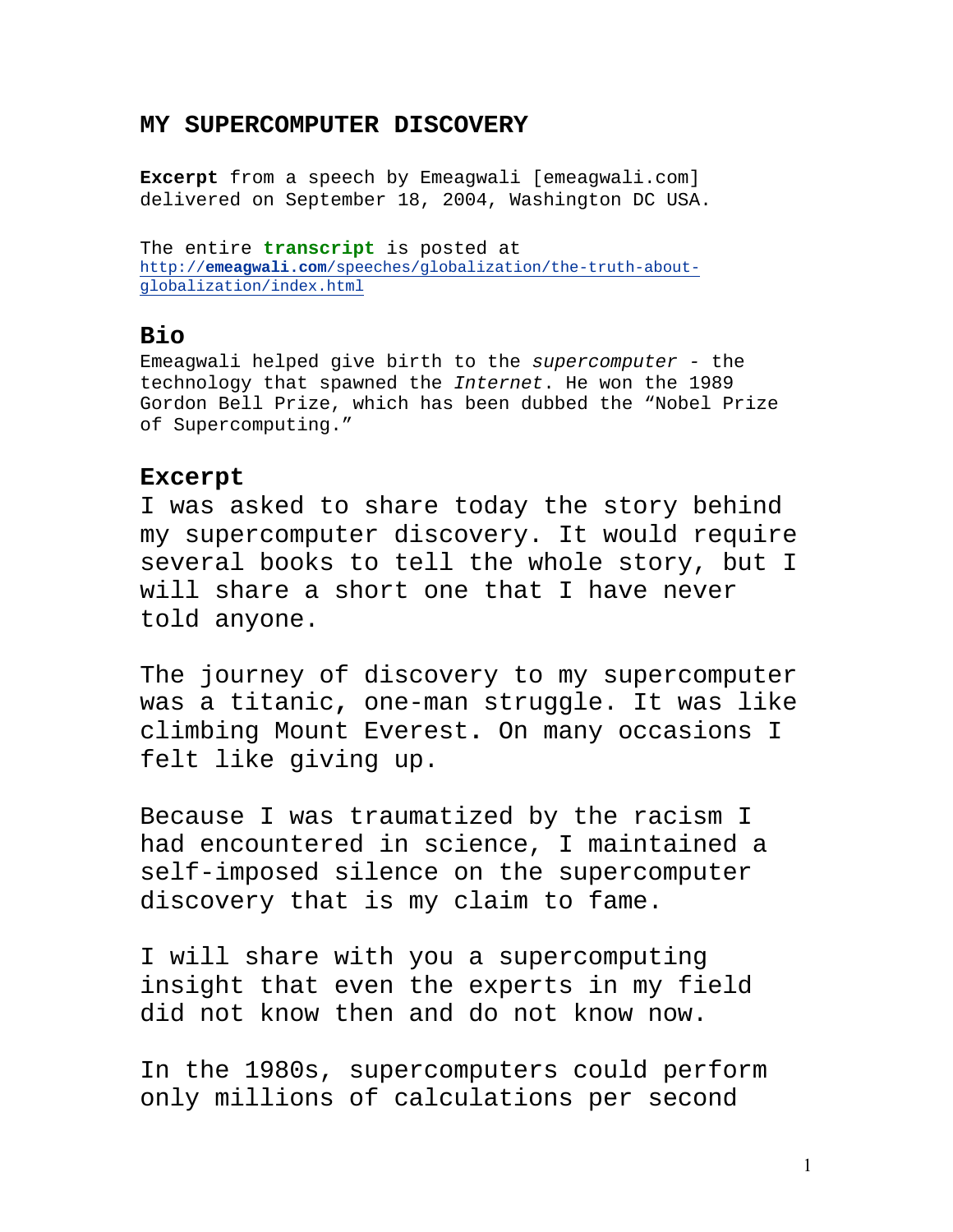and, therefore, their timers were designed to measure only millions of calculations per second.

But I was performing billions of calculations per second and unknowingly attempting to time it with a supercomputer timer, which was designed to measure millions of calculations per second.

I assumed my timer could measure onebillionth of a second. It took me two years to realize my timer was off a thousandfold.

I was operating beyond a supercomputer's limitations, but I did not know it. The supercomputer designers did not expect their timers to be used to measure calculations at that rate.

I almost gave up because I could not time and reproduce my calculations which, in turn, meant I could not share them, two years earlier, with the world.

After years of research, my supercomputer's timer was the only thing stopping me from getting the recognition I deserved.

I realized the timer was wrong, but I could not explain why. I spent two years mulling over why the timer was wrong.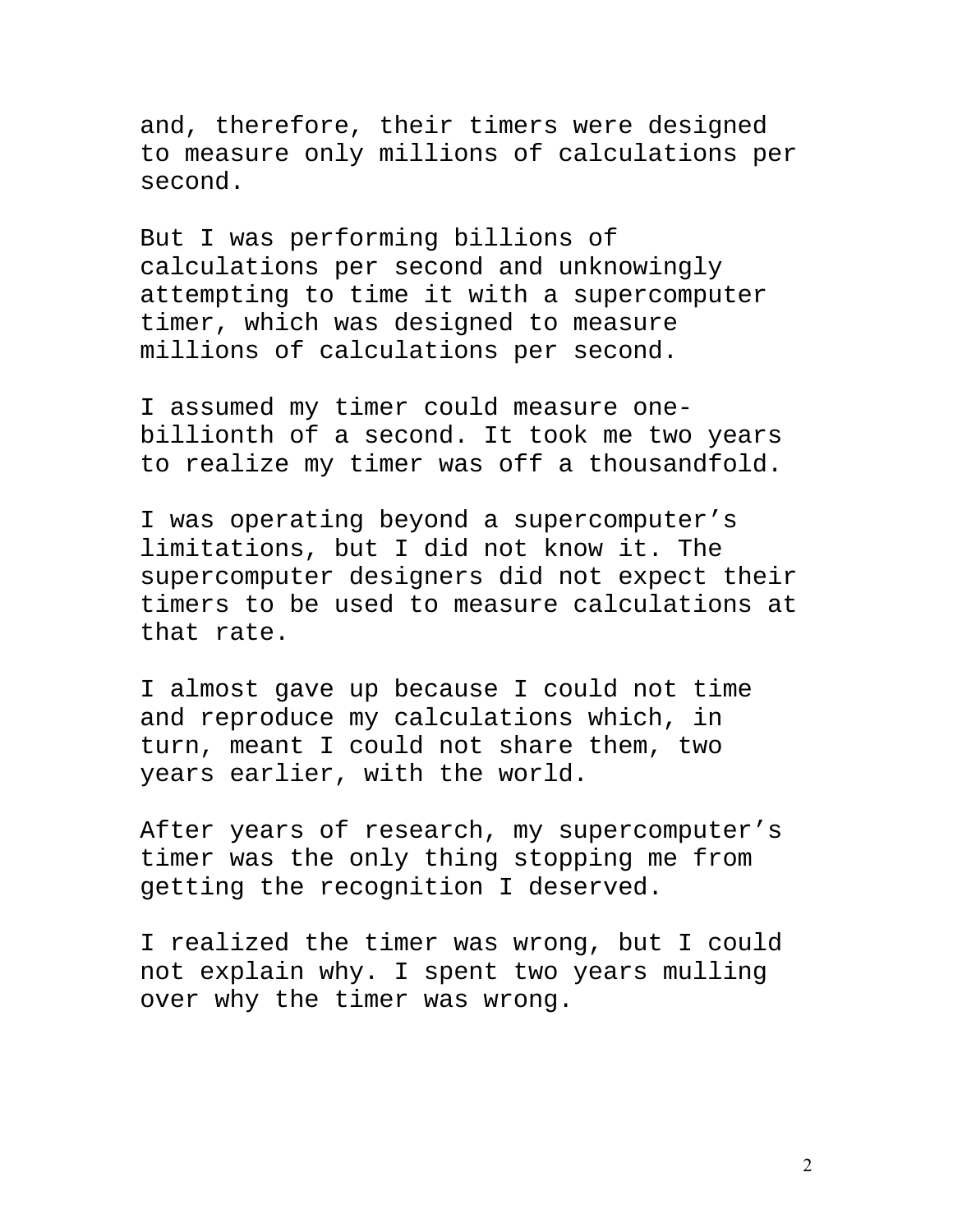It took two long and lonely years to discover why I could not time my calculations.

My 3.1 billion calculations per second, which were then the world's fastest, were simply too fast for the supercomputer's timer.

What I learned from that experience was not to quit when faced with an insurmountable obstacle – and that believing in yourself makes all the difference.

I learned to take a step backward and evaluate the options: Should I go through, above, under, or around the obstacle?

Quitting, I decided, was not an option. Indeed, the old saying is true: When the going gets tough, the tough get going.

Looking back, I learned that most limitations in life are self-imposed. You have to make things happen, not just watch things happen.

To succeed, you must constantly reject complacency.

I learned I could set high objectives and goals and achieve them.

The secret to my success is that I am constantly striving for continuous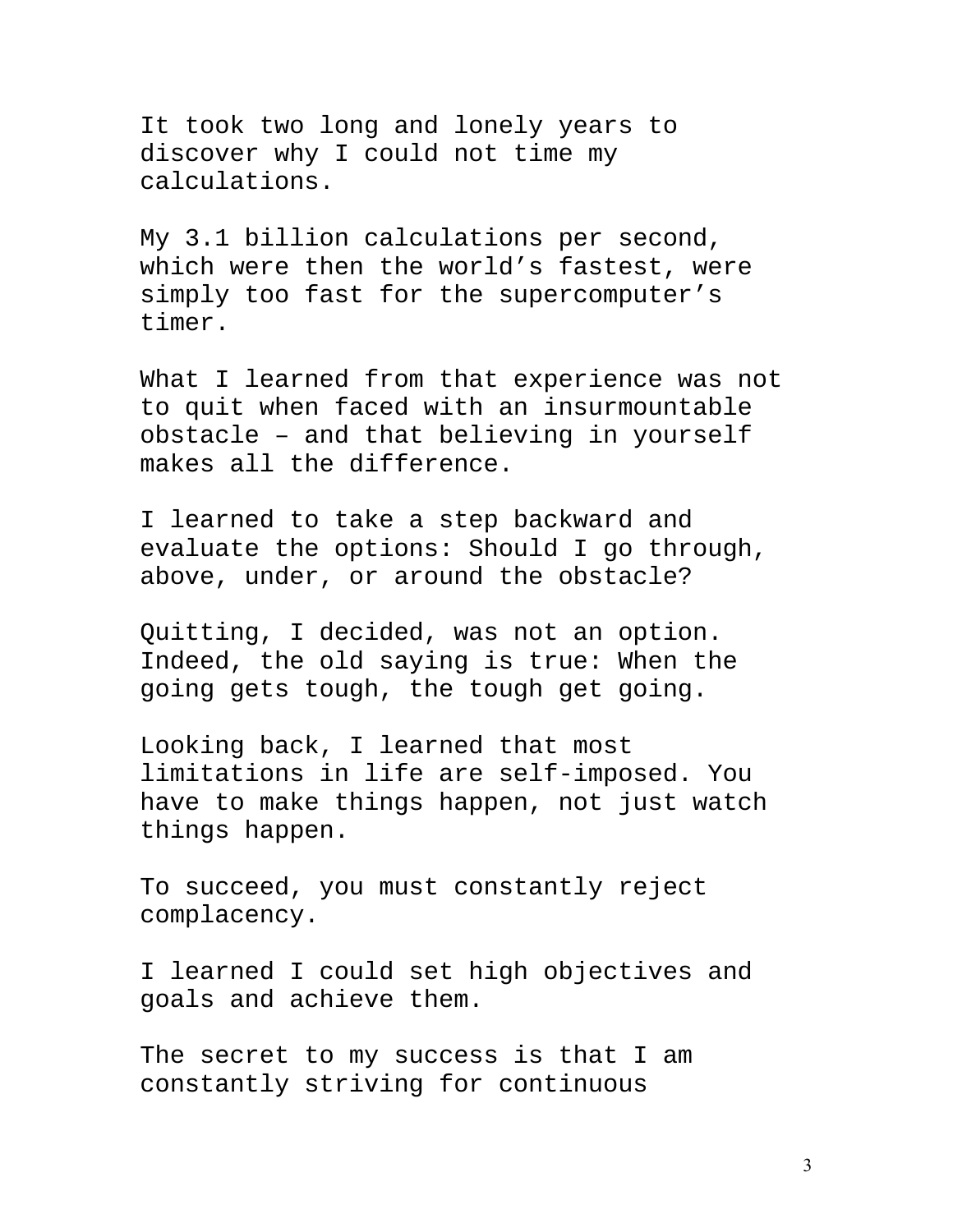improvements in my life and that I am never satisfied with my achievements.

The myth that a genius must have aboveaverage intelligence is just that, a myth.

Geniuses are people who learn to create their own positive reinforcements when their experiments yield negative results. Perseverance is the key.

My goal was to go beyond the known, to a territory no one had ever reached.

I learned that if you want success badly enough and believe in yourself, then you can attain your goals and become anything you want in life.

The greatest challenge in your life is to look deep within yourself to see the greatness that is inside you, and those around you.

The history books may deprive African children of the heroes with whom they can identify, but in striving for your own goals, you can become that hero for them – and your own hero, too.

I once believed my supercomputer discovery was more important than the journey that got me there.